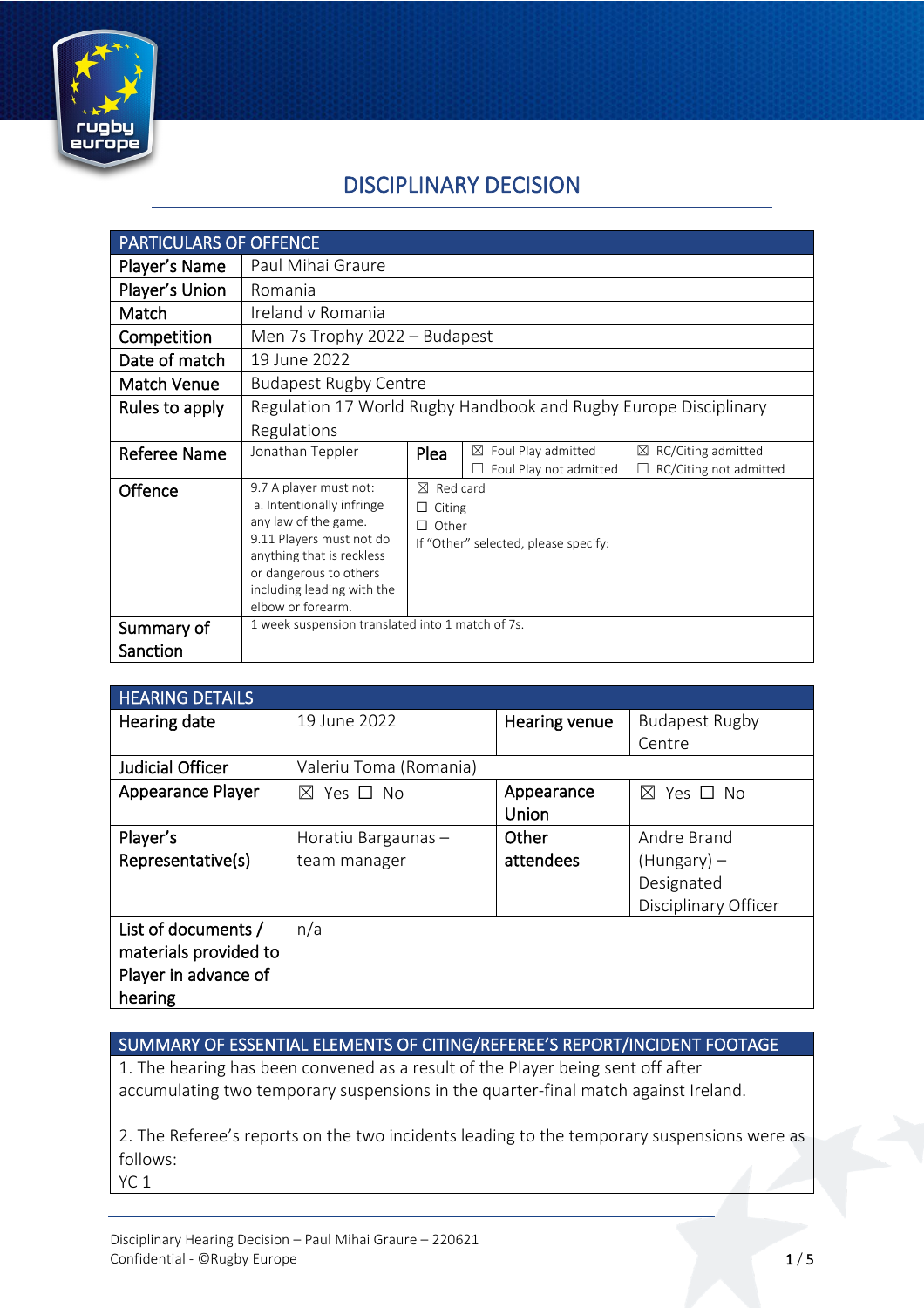" $1<sup>st</sup>$  minute" of the first half, "Offside (not 10 m)" against Law 9.7.a, with detailed description: "Ireland passed quick from PK. Romania #1 did not drop back 10 m and interfered with play";

YC 2

" $4<sup>th</sup>$  minute" of the second half, " $2<sup>nd</sup>$  yellow" against Law 9.29, with detailed description: "Romania #1 received  $2^{nd}$  yellow and was shown a red card". The Disciplinary Officer clarified with the referee that the offence was actually against Law 9.11, namely "leading with the elbow or forearm".

3. Match footage has been available and viewed by the Judicial Officer.

### ESSENTIAL ELEMENTS OF OTHER EVIDENCE (e.g. medical reports)

n/a

### SUMMARY OF PLAYER'S EVIDENCE

4. In respect of YC1, the Player accepted his fault and the correctness of the referee decision.

5. In respect of YC2, the Player explained that he did not have the intention to commit an act of dangerous play. He wanted to hand off the approaching Irish opponent, however he admits that he illegally used his forearm which made contact first on the opponent chest and then slipped up and applied some pressure on his neck. He admitted that his action merited a yellow card.

#### FINDINGS OF FACT

6. In respect of YC1, it is clear that the Player's infringement prevents the ball carrier to pass the ball to a teammate. There was a clear material effect in a situation where the play was in close proximity of the Romanian in-goal. The match referee has been contacted by the Judiciary and he confirmed this reasoning.

7. In respect of YC2, the Judicial Officer found that the Player's description of the incident was credible. There was no malicious intention, however the act of foul play was reckless, dangerous and it merited a temporary suspension.

| <b>DECISION</b>             |                                                                      |
|-----------------------------|----------------------------------------------------------------------|
| $\boxtimes$ Breach admitted | $\Box$ Proven $\Box$ Not proven $\Box$ Other disposal (please state) |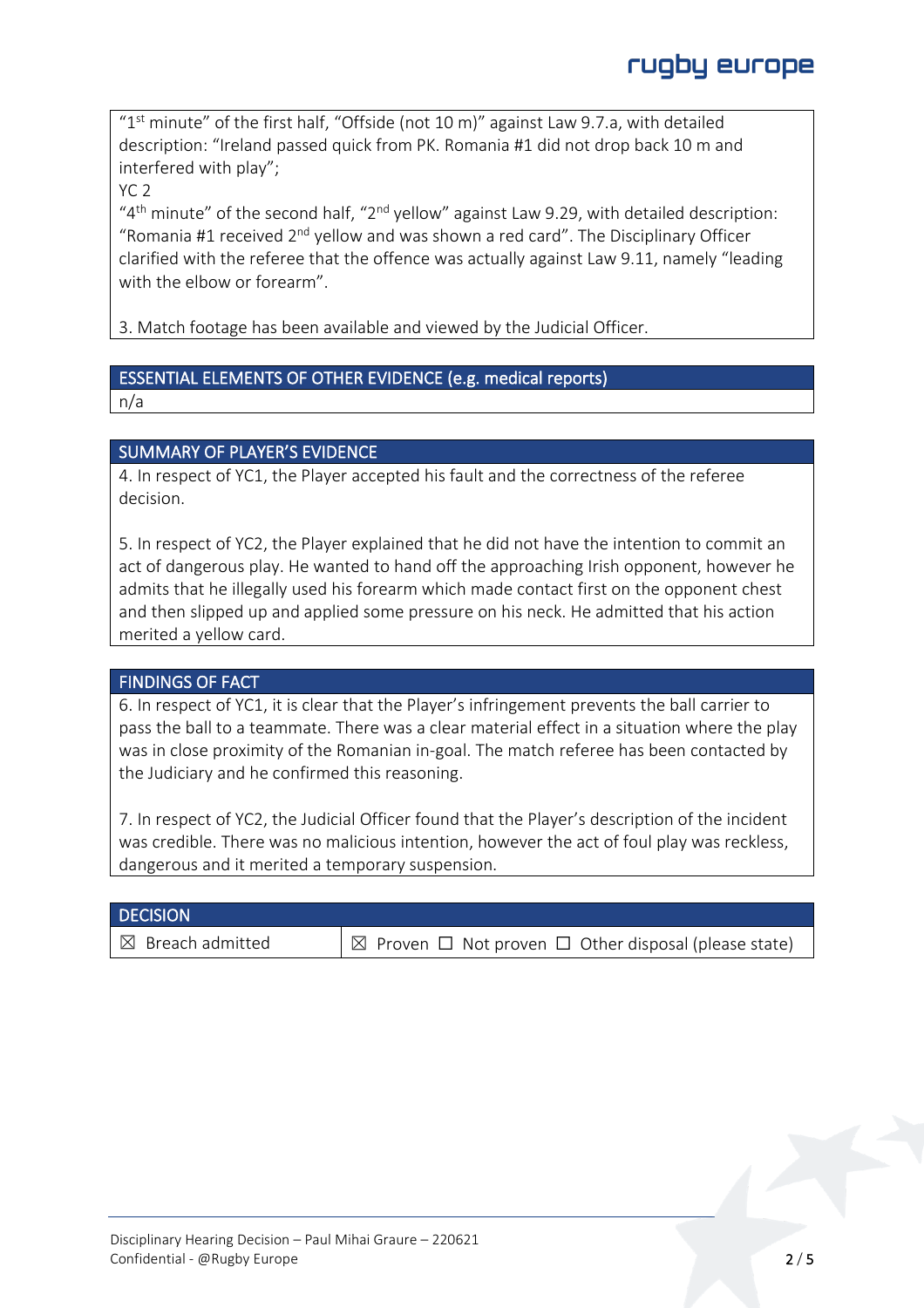### SANCTIONING PROCESS

As per Article 4.2.3 of Rugby Europe Disciplinary Regulations and Appendix 4 of Regulation 17 of World Rugby ACCUMULATION OF TEMPORARY SUSPENSIONS AND/OR CITING COMMISSIONER **WARNINGS** 

8. The relevant part of Article 4.2.3 of RE Disciplinary Regulations provides that:

"*Where a Players has received over a Match two yellow cards; or a combination of one yellow card and one Citing Commissioner Warning; the designated Judicial Officer is required to apply a sanction for the offence of persistent offending, not for the substantive offences relating to each yellow card and/or Citing Commissioner Warning. Ordinarily, the appropriate entry point sanction in such circumstances is a suspension of one to two weeks.*",

which is further detailed in Appendix 4 of WR Regulation 17:

"…B. Player receives two Temporary Suspensions/Citing Commissioner Warnings in one Match *1. ...Ordinarily, the appropriate entry point for persistent offending within a single Match is a suspension of one to two weeks. Sanctioning in these circumstances should be determined by reference to the methodology in Regulations 17.17 to 17.21 and in particular to the application of mitigating and aggravating features.*

*2. The Judicial Officer or Judicial Committee may decide that sending off was sufficient (or otherwise that no further sanction is appropriate) in the following circumstances: ...*

*...(b) that exceptional circumstances exist which would warrant no further sanctions being imposed. This situation could arise when a Player was temporarily suspended for an act of Foul Play but on review it was clear that there was no Foul Play or only a minor act of Foul Play had been committed which would not have warranted a Temporary Suspension and/or Citing Commissioner Warning;* 

*…(c) any of the Temporary Suspensions were awarded for so-called technical offences (including following a team warning) not involving a breach of Laws 9.11 to 9.28 inclusive.*"

9. Having given due consideration to the fact that:

a. YC1 was a so called "technical offence", committed with clear intention and in a playing context where the opponents were threatening the Romanian goal line, with obvious material effect on the game;

b. YC2 was an act of dangerous play;

and having regard of the earlier case in this tournament (Gulnur Sak/Türkiye) which involved accumulation of two YCs, one for dangerous play and the other for a "technical offence", the Judicial Officer determined that, unlike the case of Gulnur Sak, in the present case there are no exceptional circumstances or out of the "ordinary", where it would be appropriate to apply clause B.2.(c) from the Appendix 4 of WR Regulation 17.

10. Moreover, even though YC1 was for a "technical offence", the infringement had a clear material effect in a potential try scoring situation.

Therefore, the appropriate entry point sanction in the present case is a suspension of one week.

#### Entry point

1 week suspension.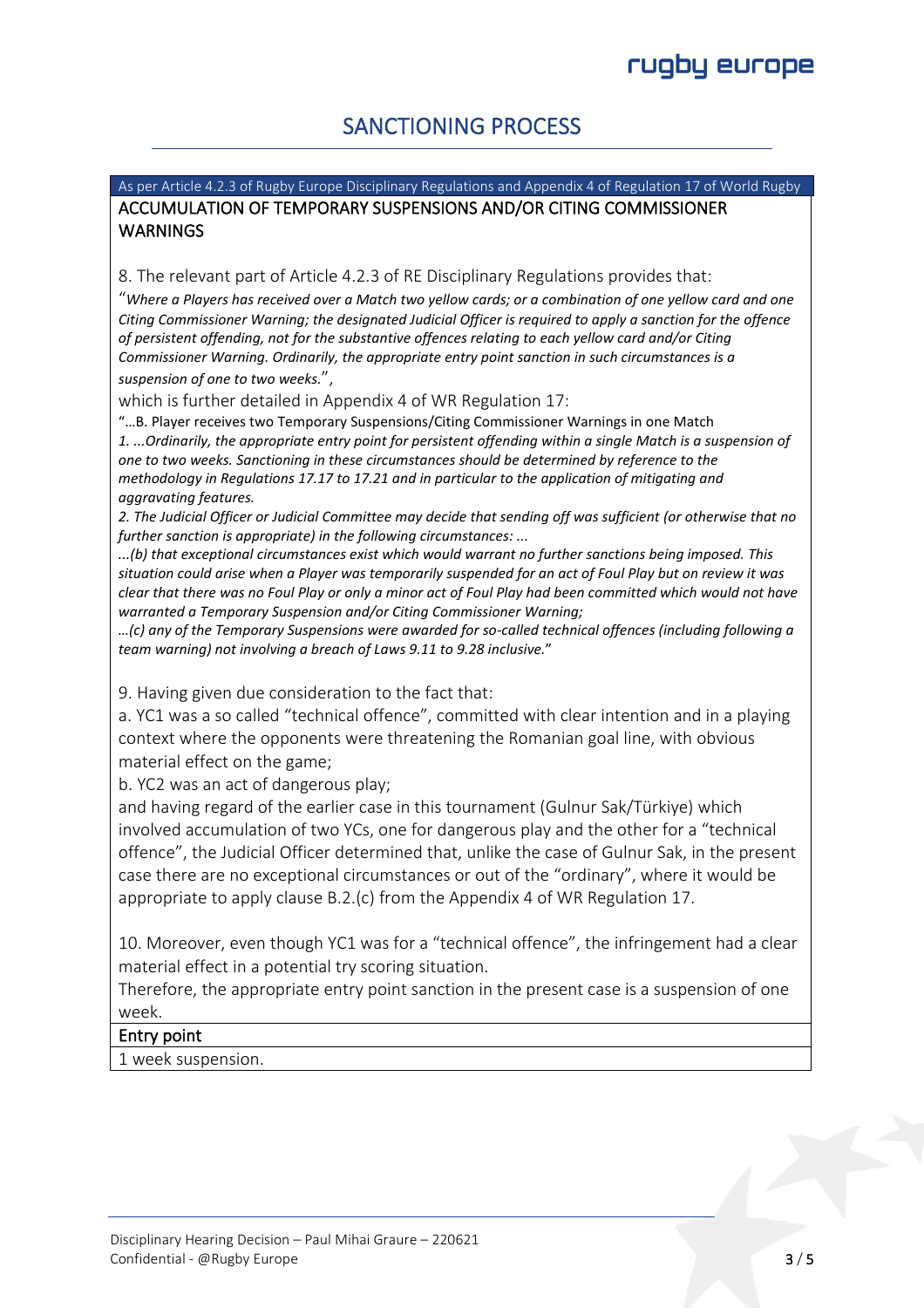## rugby europe

| <b>RELEVANT OFF-FIELD MITIGATING FACTORS</b>                                                  |                                             |  |
|-----------------------------------------------------------------------------------------------|---------------------------------------------|--|
| As per Article 4.5 of Rugby Europe Disciplinary Regulations and Regulations 17 of World Rugby |                                             |  |
| Acknowledgement of guilt and timing                                                           | Player's disciplinary record/good character |  |
| At the first occasion.                                                                        | Very good record with no red cards or       |  |
|                                                                                               | citings and a couple of yellow cards for    |  |
|                                                                                               | technical offences.                         |  |
| Youth and inexperience of player                                                              | Conduct prior to and at hearing             |  |
| The Player is 19 and plays rugby since he was                                                 | Polite and respectful throughout.           |  |
| 11. He also has very limited 7s experience.                                                   |                                             |  |
| Remorse and timing of remorse                                                                 | Other off-field mitigation                  |  |
| Shown during the hearing.                                                                     | n/a                                         |  |

Number of weeks deducted: n/a

# Summary of reason for number of weeks deducted:

n/a

| <b>ADDITIONAL RELEVANT OFF-FIELD AGGRAVATING FACTORS</b>                                      |
|-----------------------------------------------------------------------------------------------|
| As per Article 4.5 of Rugby Europe Disciplinary Regulations and Regulations 17 of World Rugby |
| Player's status as an offender of the Laws of the Game                                        |
| n/a                                                                                           |
| Need for deterrence                                                                           |
|                                                                                               |
| n/a                                                                                           |
| Any other off-field aggravating factors                                                       |
| n/a                                                                                           |

Number of additional weeks: n/a

Summary of reason for number of weeks added:

n/a